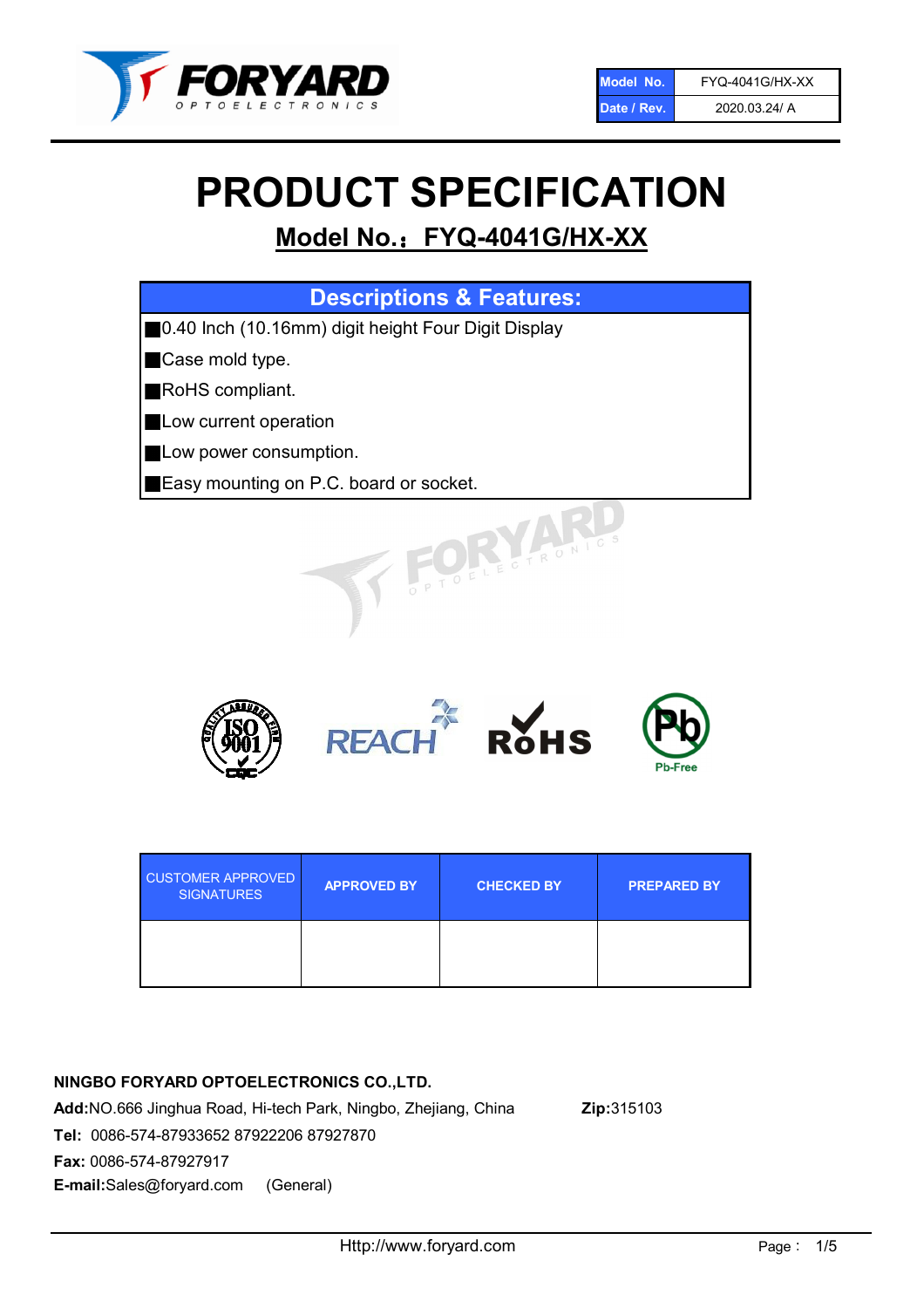

| Model No.   | <b>FYQ-4041G/HX-XX</b> |
|-------------|------------------------|
| Date / Rev. | 2020.03.24/ A          |

# Model No.: FYQ-4041G/HX-XX

### ■ -XX: REF Surface / Epoxy color

| Color<br><b>Number</b>      |                |                                                   |             |                |
|-----------------------------|----------------|---------------------------------------------------|-------------|----------------|
| REF Surface Color   O White |                | ○ Black  ○ Gray                                   | $\circ$ Red | $\circ$ Green  |
| Epoxy Color                 | I⊖ Water Clear | $\mathbin{\varcap}$ White $\mathbin{\varcap}$ Red | IO Green∶   | $\circ$ Yellow |

#### ■ Mechanical Dimensions



Notes:

- 1. All pins are Φ0.50[.020]mm
- 2. Dimension in millimeter [inch], tolerance is ±0.25 [.010] and angle is ±1° unless otherwise noted.
- 3. Bending≤Length\*1%.
- 4.The specifications,characteristics and technical data described in the datasheet are subject to change without prior notice.
- 5.The drawing is different from the actual one, please refer to the sample.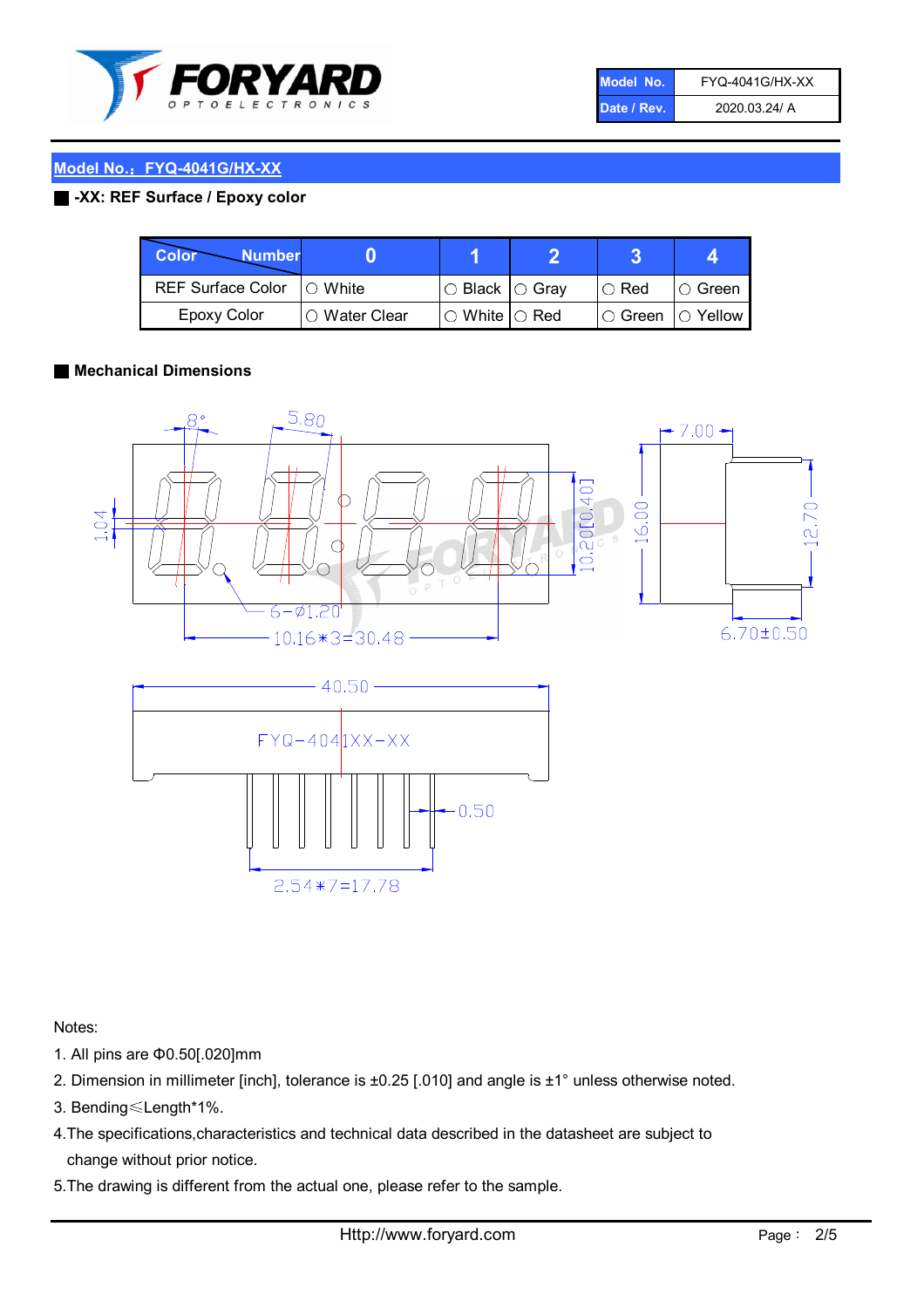

| Model No.   | FYQ-4041G/HX-XX |
|-------------|-----------------|
| Date / Rev. | 2020.03.24/ A   |

# Model No.: FYQ-4041G/HX-XX

■ All Light On Segments Feature & Pin Position





Common Cathode

 $FYQ - 4041HX$ 

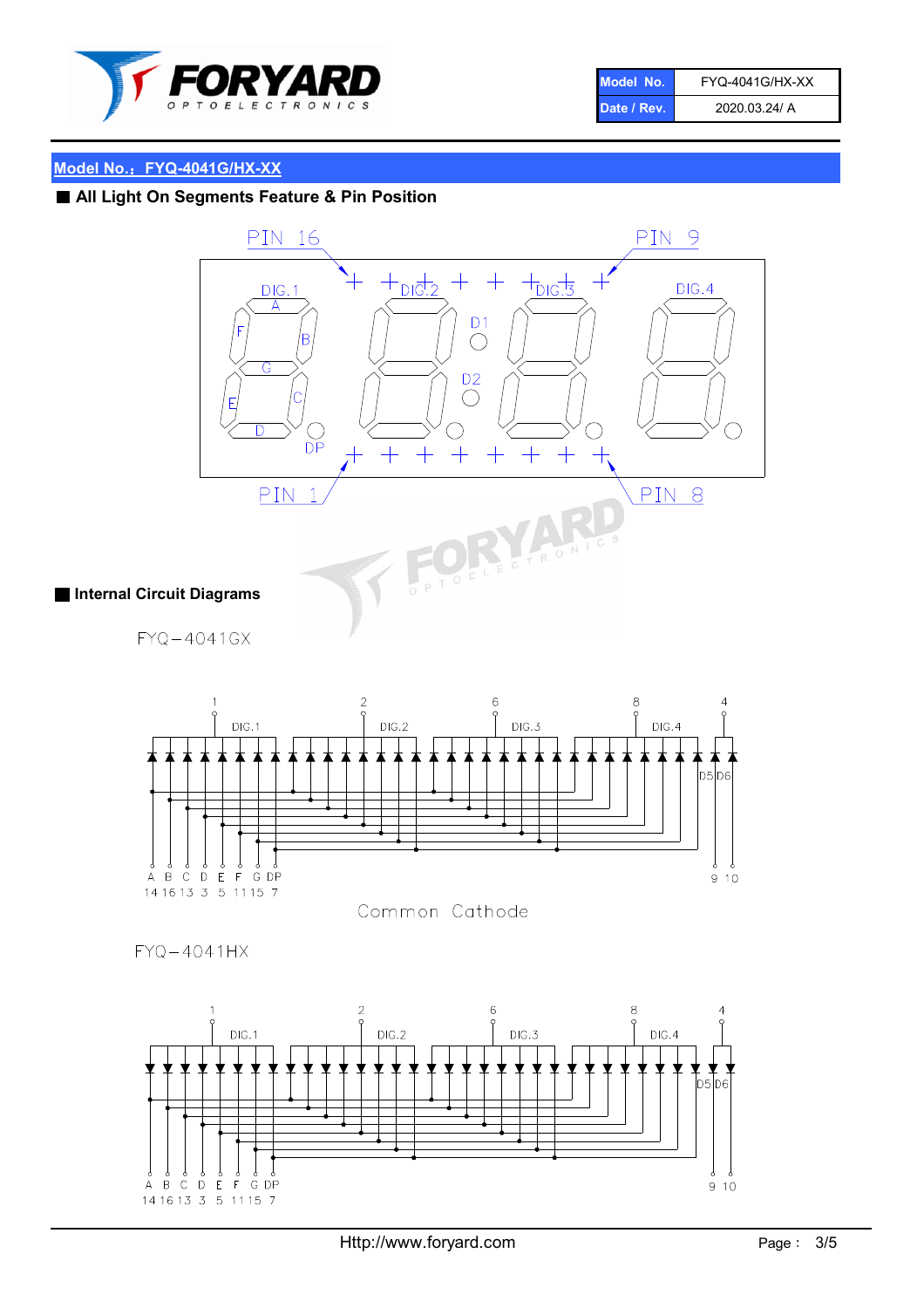

| Model No.   | <b>FYQ-4041G/HX-XX</b> |
|-------------|------------------------|
| Date / Rev. | 2020.03.24/ A          |

(Ta=25℃)

### Model No.: FYQ-4041G/HX-XX

#### Absolute maximum

| solute maximum ratings       |               |                       |              |            | (Ta=25℃)    |
|------------------------------|---------------|-----------------------|--------------|------------|-------------|
| <b>Parameter</b>             | <b>Symbol</b> | <b>Test Condition</b> | <b>Value</b> |            |             |
|                              |               |                       | <b>Min</b>   | <b>Max</b> | <b>Unit</b> |
| Reverse Voltage              | VR            | $IR = 30$             | 5            |            |             |
| <b>Forward Current</b>       | ΙF            |                       |              | 30         | mA          |
| Power Dissipation            | Pd            |                       |              | 100        | mW          |
| <b>Pulse Current</b>         | Ipeak         | Duty=0.1mS,1KHz       |              | 150        | mA          |
| <b>Operating Temperature</b> | Topr          |                       | $-40$        | $+85$      | °C          |
| Storage Temperature          | Tstr          |                       | $-40$        | $+85$      | °C          |

#### ■ Electrical-Optical Characteristics

#### ● Color Code & Chip Characteristics:(Test Condition:IF=10mA)

Typ Max S | Hi $\textsf{Red}$  | AlGaInP | 660nm LE 20nm | 2.00 | 2.50 D | Super Red | AIGaAs/DH | 650nm | 20nm | 2.00 | 2.50 E | Orange | GaAsP | 625nm | 35nm | 2.00 | 2.50 A | Amber | GaAsP | 610nm | 35nm | 2.00 | 2.50 Y | Yellow | GaAsP | 590nm | 35nm | 2.00 | 2.50 G Yellow Green AIGaInP | 570nm | 10nm | 2.00 | 2.50 3.00 3.80 3.00 3.80 W | White | InGaN/GaN | X=0.29,Y=0.30 |CCT:9500K| 3.00 | 3.80 UHR Ultra Hi Red | AlGaInP | 640nm | 20nm | 2.00 | 2.50 UR | Ultra Red | AlGaInP | 635nm | 20nm | 2.00 | 2.50 UE Ultra Orange | AIGaInP | 625nm | 20nm | 2.00 | 2.50 UA Ultra Amber | AIGaInP | 610nm | 20nm | 2.00 | 2.50  $UV$  Ultra Yellow  $\vert$  AlGaInP  $\vert$  590nm  $\vert$  20nm  $\vert$  2.00  $\vert$  2.50  $\text{UG}$  Ultra Yellow Green | AIGaInP | 570nm | 30nm | 2.00 | 2.50 PG Pure Green | InGaN | 520nm | 36nm | 3.00 | 3.80 30nm 3.00 3.80 30nm 3.00 3.80 UW |Ultra White | InGaN/GaN | X=0.29,Y=0.30 |CCT:9500K| 3.00 | 3.80 40~85 60~120~180 40~70 Segment-to-Segment Luminous Intensity ratio(Iv-M) 1.5:1 610nm 9~20(mw) 350~450 470nm 120~180 120~180 Ultra Blue InGaN/GaN InGaN/GaN 9~20(mw) 20~50 280~600 570nm | 30nm | 2.00 | 2.50 | 20~60 470nm 590nm InGaN/GaN B Blue I InGaN 570nm | 10nm | 2.00 | 2.50 | 10~20 30~105 30~135 460nm 520nm Ultra brightness **AlGaInP** AlGaInP 60nm AlGaInP 640nm Peak Wave Length $(\lambda_{\rm P})$ UB 460nm 635nm AlGaInP AlGaInP AlGaInP InGaN/GaN AlGaInP 10~20 Luminous **Intensity** (Iv) Unit:mcd AlGainP 660nm GaAsP GaAsP AlGaAs/DH **Spectral** Line halfwidth (∆λ1/2) 10~20 Standard brightness Forward Voltage(VF) Unit:V 15~30 10~20 625nm GaAsP 590nm **Emitting Color Dice Material** 10~21 610nm

#### Note:

1.Luminous Intensity is based on the Foryard standards.

2.Pay attention about static for InGaN